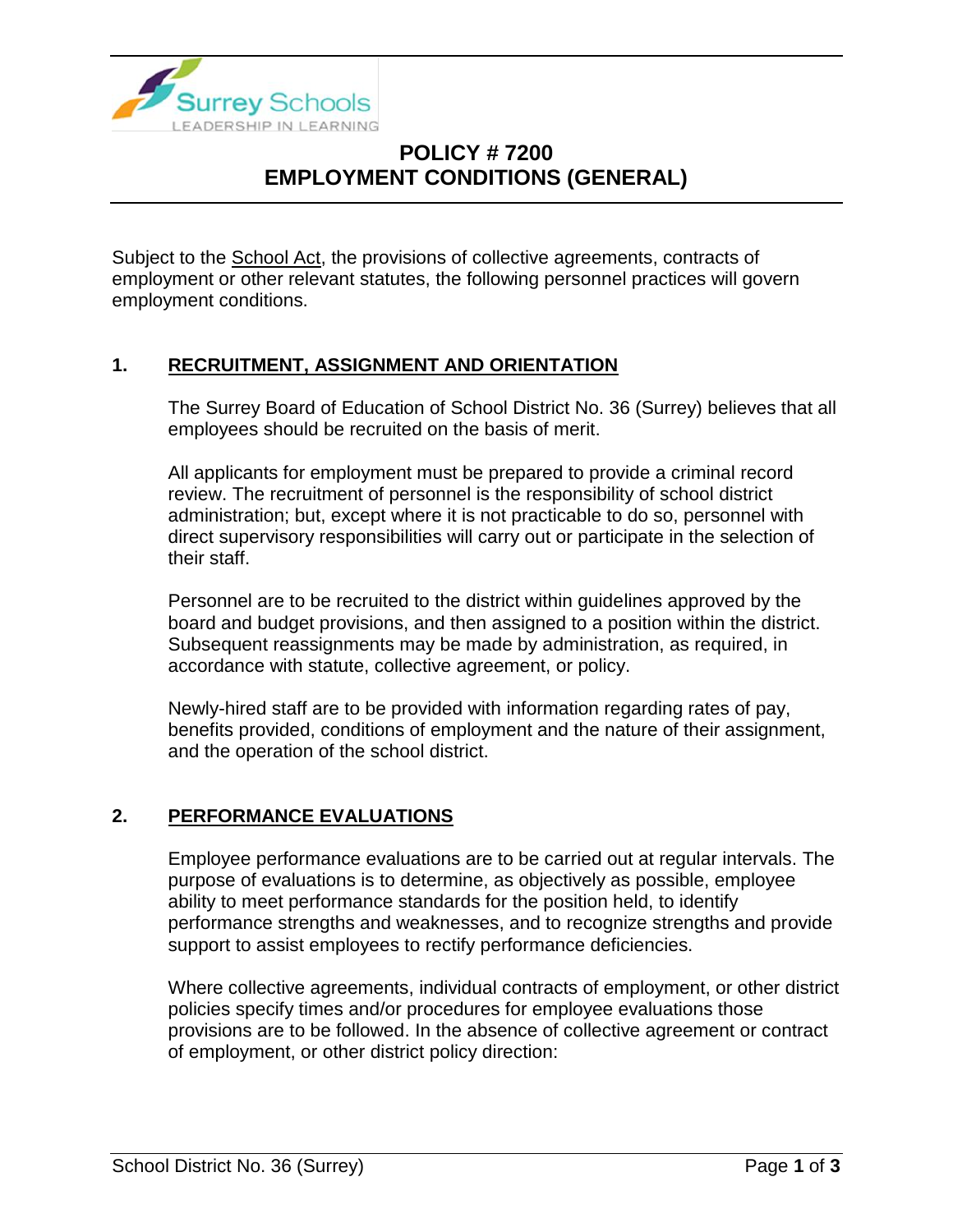

# **POLICY # 7200 EMPLOYMENT CONDITIONS (GENERAL)**

- a) Evaluations are to be carried out during probationary periods, every two years during service as a "regular" employee, on re-assignment to a new position, or when directed by the superintendent, deputy superintendent, secretary-treasurer of their designees.
- b) The procedures utilized may be formal and structured, such as those provided in collective agreements or contracts of employment, or less structured informal performance evaluation procedures common to employer/employee relationships may be employed. In the latter case, though the supervisor responsible for conducting the evaluation shall endeavor to obtain the agreement of the employee who is to be evaluated, as to the procedure and criteria to be utilized, and the results are to be written.

### **3. DISCIPLINE**

The board expects personnel in administrative and supervisory positions to be aware of and to employ current and progressive employee relations practices. Prior to any disciplinary action the Human Resources Department should be consulted. Disciplinary action is subject to the provisions of collective agreements or contracts of employment and relevant appeal processes, and must be for just and reasonable cause.

### **4. EMPLOYEE CHARGED WITH AN OFFENCE**

Where the board or management is advised that an employee has been charged with an offence, management should consult with the Human Resources Department forthwith.

Management will work in collaboration with Human Resources to determine whether the nature of the alleged offence and the position held by the employee indicate that some action is advisable pending receipt of additional information.

In any event, management will provide the board, as soon as possible, with a report on the findings of any investigation conducted and of any actions taken.